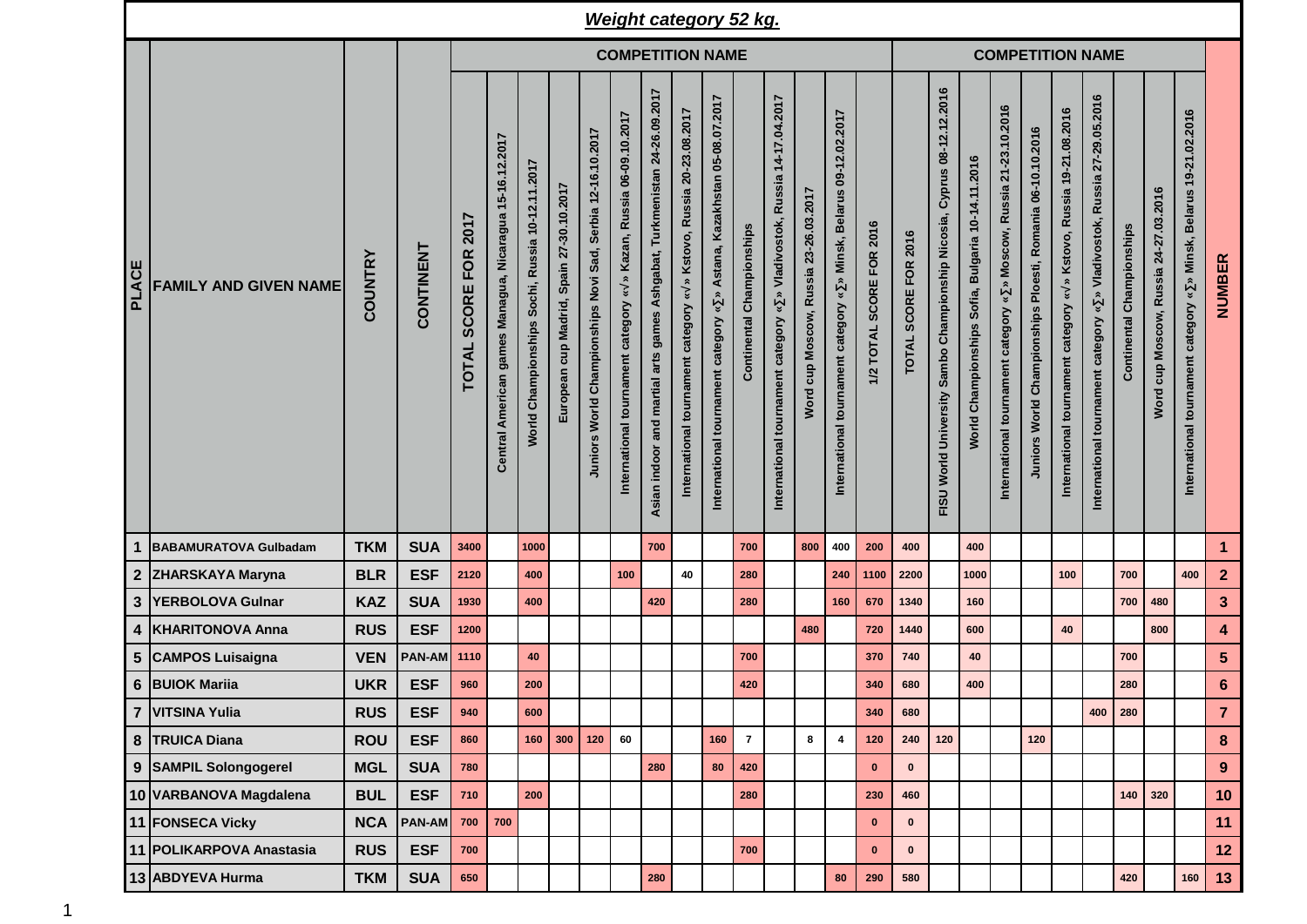| 14 DANILOVICH Kseniya    | <b>BLR</b> | <b>ESF</b>    | 550    |     |    |       |     | 40 |     | 40    |     |                |     | 320 |     | 150          | 300            | 300 |     |     |     |    |     |                |     |                | 14 |
|--------------------------|------------|---------------|--------|-----|----|-------|-----|----|-----|-------|-----|----------------|-----|-----|-----|--------------|----------------|-----|-----|-----|-----|----|-----|----------------|-----|----------------|----|
| 15 IONAS Andreea         | <b>ROU</b> | <b>ESF</b>    | 510    |     |    |       |     |    |     |       |     |                |     |     |     | 510          | 1020           |     | 200 | 400 |     |    |     | 420            |     |                | 15 |
| 16 MLECHKO Alesya        | <b>BLR</b> | <b>ESF</b>    | 460    |     |    |       |     |    |     |       |     |                |     |     | 80  | 380          | 760            |     |     | 160 |     | 40 |     |                | 320 | 240            | 16 |
| 17 ANGULO Nubia          | <b>ESA</b> | <b>PAN-AM</b> | 430    |     | 10 |       |     |    |     |       |     | 280            |     |     |     | 140          | 280            |     |     |     |     |    |     | 280            |     |                | 17 |
| 18 MAYORGA Maria         | <b>COL</b> | <b>PAN-AM</b> | 420    |     |    |       |     |    |     |       |     | 420            |     |     |     | $\bf{0}$     | $\mathbf 0$    |     |     |     |     |    |     |                |     |                | 18 |
| 18 SOLIS Kimberly        | <b>GUA</b> | <b>PAN-AM</b> | 420    | 420 |    |       |     |    |     |       |     |                |     |     |     | $\mathbf{0}$ | $\mathbf{0}$   |     |     |     |     |    |     |                |     |                | 19 |
| 20 ELMURATOVA Nazgul     | <b>KAZ</b> | <b>SUA</b>    | 400    |     |    |       |     |    |     |       | 400 |                |     |     |     | $\mathbf{0}$ | $\mathbf 0$    |     |     |     |     |    |     |                |     |                | 20 |
| 20 VOLKOVA Elena         | <b>RUS</b> | <b>ESF</b>    | 400    |     |    |       |     |    |     |       |     |                | 400 |     |     | $\mathbf{0}$ | $\mathbf{0}$   |     |     |     |     |    |     |                |     |                | 21 |
| 22 ERBOLOVA Gulnur       | <b>KAZ</b> | <b>SUA</b>    | 320    |     |    |       |     |    |     |       |     |                |     | 320 |     | $\mathbf{0}$ | $\mathbf{0}$   |     |     |     |     |    |     |                |     |                | 22 |
| 22 HALUS Roxana Simona   | <b>ROU</b> | <b>ESF</b>    | 320    |     |    |       |     |    |     |       | 240 |                |     |     |     | 80           | 160            |     |     |     |     |    |     |                | 160 |                | 23 |
| 24 VALIEVA Shakhzoda     | <b>UZB</b> | <b>SUA</b>    | 280    |     |    |       |     |    |     |       |     | 280            |     |     |     | $\bf{0}$     | $\mathbf 0$    |     |     |     |     |    |     |                |     |                | 24 |
| 25 AMIRTAEVA Zhadyra     | <b>KAZ</b> | <b>SUA</b>    | 248    |     |    |       | 200 |    |     |       | 48  |                |     |     |     | $\mathbf{0}$ | $\mathbf{0}$   |     |     |     |     |    |     |                |     |                | 25 |
| 26 ANDRIEVSKAY Anastasia | <b>RUS</b> | <b>ESF</b>    | 240    |     |    |       |     |    |     |       |     |                | 240 |     |     | $\mathbf{0}$ | $\mathbf 0$    |     |     |     |     |    |     |                |     |                | 26 |
| 26 BAZKO Yulia           | <b>RUS</b> | <b>ESF</b>    | 240    |     |    |       |     |    |     |       |     |                | 160 |     |     | 80           | 160            |     |     |     |     |    | 160 |                |     |                | 27 |
| 26 CHERNETSOVA Nataliya  | <b>RUS</b> | <b>ESF</b>    | 240    |     |    |       |     |    |     |       |     |                |     |     | 160 | 80           | 160            |     |     |     |     |    |     |                |     | 160            | 28 |
| 29 RODRIGUEZ Andrea      | <b>MEX</b> | <b>PAN-AM</b> | 215    |     |    |       |     |    |     |       |     |                |     |     |     | 215          | 430            |     | 10  |     |     |    |     | 420            |     |                | 29 |
| 30 GYUNTER Marina        | <b>RUS</b> | <b>ESF</b>    | 180    |     |    | 180   |     |    |     |       |     |                |     |     |     | $\bf{0}$     | $\mathbf 0$    |     |     |     |     |    |     |                |     |                | 30 |
| 31 NEDBAILOVA Anna       | <b>RUS</b> | <b>ESF</b>    | 160    |     |    |       |     |    |     |       |     |                | 160 |     |     | $\mathbf{0}$ | $\mathbf{0}$   |     |     |     |     |    |     |                |     |                | 31 |
| 31 RAKHMONOVA Nilufar    | <b>UZB</b> | <b>SUA</b>    | 160    |     |    |       |     |    |     |       | 160 |                |     |     |     | $\mathbf{0}$ | $\mathbf{0}$   |     |     |     |     |    |     |                |     |                | 32 |
| 33 BORGONJE Paula        | <b>NED</b> | <b>ESF</b>    | 148,5  |     |    |       |     |    |     |       |     | 140            |     |     |     | 8,5          | 17             |     | 10  |     |     |    |     | $\overline{7}$ |     |                | 33 |
| 34 BASUALDO Claudia      | <b>PAR</b> | <b>PAN-AM</b> | 145    |     |    |       |     |    |     |       |     |                |     |     |     | 145          | 290            |     | 10  |     |     |    |     | 280            |     |                | 34 |
| 35 ABDYKADYROVA Elza     | <b>KGZ</b> | <b>SUA</b>    | 140    |     |    |       |     |    |     |       |     |                |     |     |     | 140          | 280            |     |     |     |     |    |     | 280            |     |                | 35 |
| 35 DINUSHIKA Jayasundara | <b>SRI</b> | <b>SUA</b>    | 140    |     |    |       |     |    |     |       |     |                |     |     |     | 140          | 280            |     |     |     |     |    |     | 280            |     |                | 36 |
| 35 KANYBEK Kyzy          | <b>KGZ</b> | <b>SUA</b>    | 140    |     |    |       |     |    |     |       |     | 140            |     |     |     | $\mathbf{0}$ | $\mathbf{0}$   |     |     |     |     |    |     |                |     |                | 37 |
| 35 MAKHARASHVILI Mari    | <b>GEO</b> | <b>ESF</b>    | 140    |     |    |       |     |    |     |       |     | 140            |     |     |     | $\mathbf{0}$ | $\mathbf{0}$   |     |     |     |     |    |     |                |     |                | 38 |
| 35 RAKSAT Wanida         | <b>THA</b> | <b>SUA</b>    | $140$  |     |    |       |     |    | 140 |       |     |                |     |     |     | $\mathbf{0}$ | U              |     |     |     |     |    |     |                |     |                | 39 |
| 40 MORENO Esther         | <b>ESP</b> | <b>ESF</b>    | 133,5  |     | 10 | 120   |     |    |     |       |     |                |     |     |     | 3,5          | $\overline{7}$ |     |     |     |     |    |     | $\overline{7}$ |     |                | 40 |
| 41 BLANCO Amanda         | <b>ESP</b> | <b>ESF</b>    | $120$  |     |    | $120$ |     |    |     |       |     |                |     |     |     | $\mathbf 0$  | $\mathbf 0$    |     |     |     |     |    |     |                |     |                | 41 |
| 41 KOZLOVA Maria         | <b>RUS</b> | <b>ESF</b>    | 120    |     |    |       |     |    |     |       |     |                |     |     |     | 120          | 240            |     |     | 240 |     |    |     |                |     |                | 42 |
| 41 TIMOFEEVA Viktoria    | <b>RUS</b> | <b>ESF</b>    | 120    |     |    |       |     |    |     |       |     |                |     |     |     | 120          | 240            |     |     |     |     |    | 240 |                |     |                | 43 |
| 44 BONDAR Khrystyna      | <b>UKR</b> | <b>ESF</b>    | 100    |     |    |       |     |    |     |       |     |                |     |     |     | 100          | 200            |     |     |     | 200 |    |     |                |     |                | 44 |
| 44 RYABOVA Diana         | <b>RUS</b> | <b>ESF</b>    | 100    |     |    |       |     |    |     | $100$ |     |                |     |     |     | $\mathbf 0$  | $\mathbf 0$    |     |     |     |     |    |     |                |     |                | 45 |
| 46 AKSIONOVA Ryta        | LTU        | <b>ESF</b>    | $99\,$ |     |    |       |     |    |     |       |     | $\overline{7}$ |     |     |     | $92\,$       | 184            |     | 40  |     |     |    |     | 140            |     | $\overline{4}$ | 46 |